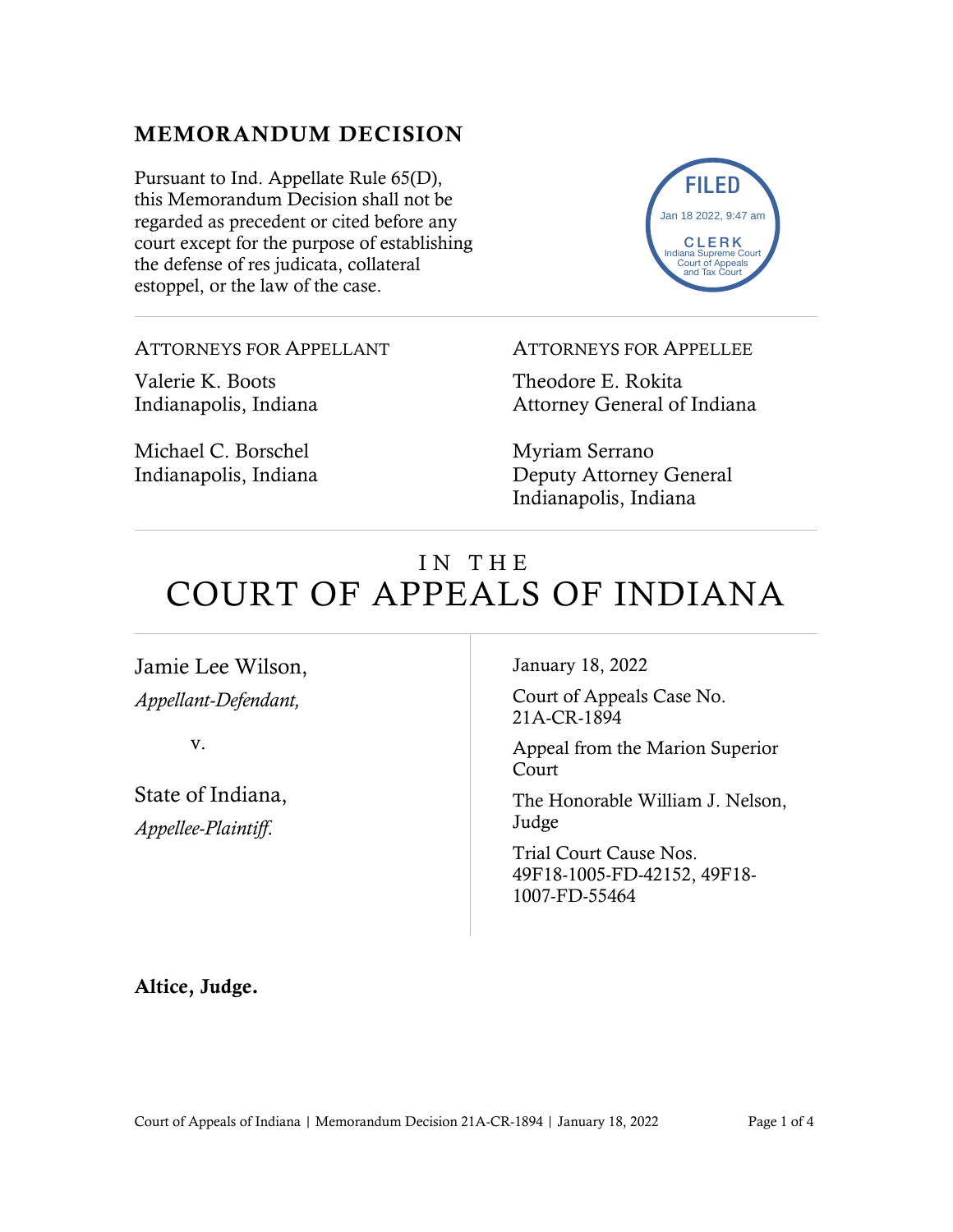#### Case Summary

- [1] Jamie Lee Wilson appeals the revocation of her probation in one case and the revocation of her placement on community corrections in another case. [1](#page-1-0) Wilson asserts that she was deprived of due process because she was not advised of certain rights prior to admitting to the alleged violations.
- [2] We reverse and remand.

### Facts & Procedural History

- [3] In July 2010, Wilson was convicted, pursuant to guilty pleas, of Class D felony prostitution under cause number 49F18-1005-FD-42152 (Cause FD-42152) and of Class D felony possession of paraphernalia under cause number 49F18-1007- FD-55464 (Cause FD-55464). The court suspended her sentences to probation.
- [4] Wilson violated probation in Cause FD-55464 on multiple occasions in 2010. In 2015, the court revoked her probation and ordered her to participate in community corrections. In October 2015, the State filed a notice of community corrections violation, and an arrest warrant was issued. On February 29, 2016, the State filed a notice of probation violation in Cause FD-42152, and a warrant was issued in that case as well.
- [5] Wilson was arrested years later, on August 6, 2021. On August 17, 2021, the court held a combined initial hearing in both cases. The trial court informed

<span id="page-1-0"></span> $<sup>1</sup>$  We granted Wilson's request to consolidate the two separately-filed appeals.</sup>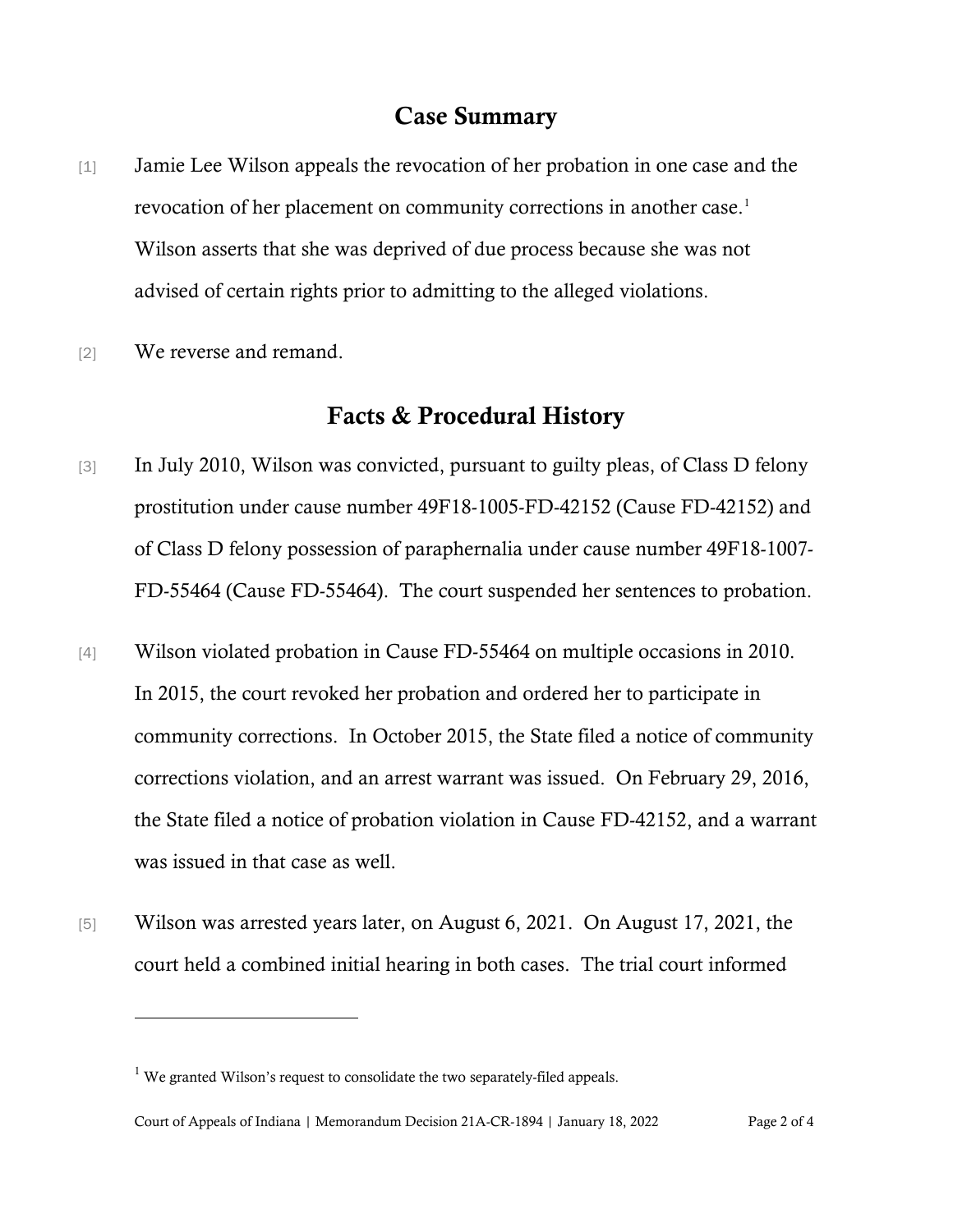Wilson of the alleged violations and that she had the right to counsel. At Wilson's request, the court assigned counsel to represent her.

[6] On August 20, 2021, the court held an evidentiary hearing on the violations. The court opened the hearing by asking how Wilson wished to proceed, and her counsel stated that Wilson wished to admit the violations and to read a statement to the court. Wilson then read the statement, after which representatives from probation and community corrections each recommended to the court that probation be revoked. Thereafter, the court revoked Wilson's probation in Cause FD-42152, ordering her to serve 545 days in the Marion County Jail, and revoked her participation in community corrections in Cause FD-55464, ordering her to serve 197 days in the Marion County Jail. Wilson now appeals.

#### Discussion & Decision

- [7] Wilson contends that she was denied due process at the probation revocation hearing because she was not properly advised of her rights. Whether a party was denied due process is a question of law that we review de novo. *Hilligoss v. State*, 45 N.E.3d 1228, 1230 (Ind. Ct. App. 2015).
- [8] "A probationer faced with a petition to revoke h[er] probation is not entitled to the full panoply of rights [s]he enjoyed prior to the conviction." *Cooper v. State*, 900 N.E.2d 64, 66 (Ind. Ct. App. 2009). However, one facing revocation is entitled to certain due process protections during the proceedings. *Id.* Indiana codified the due process requirements for probation revocations in Indiana